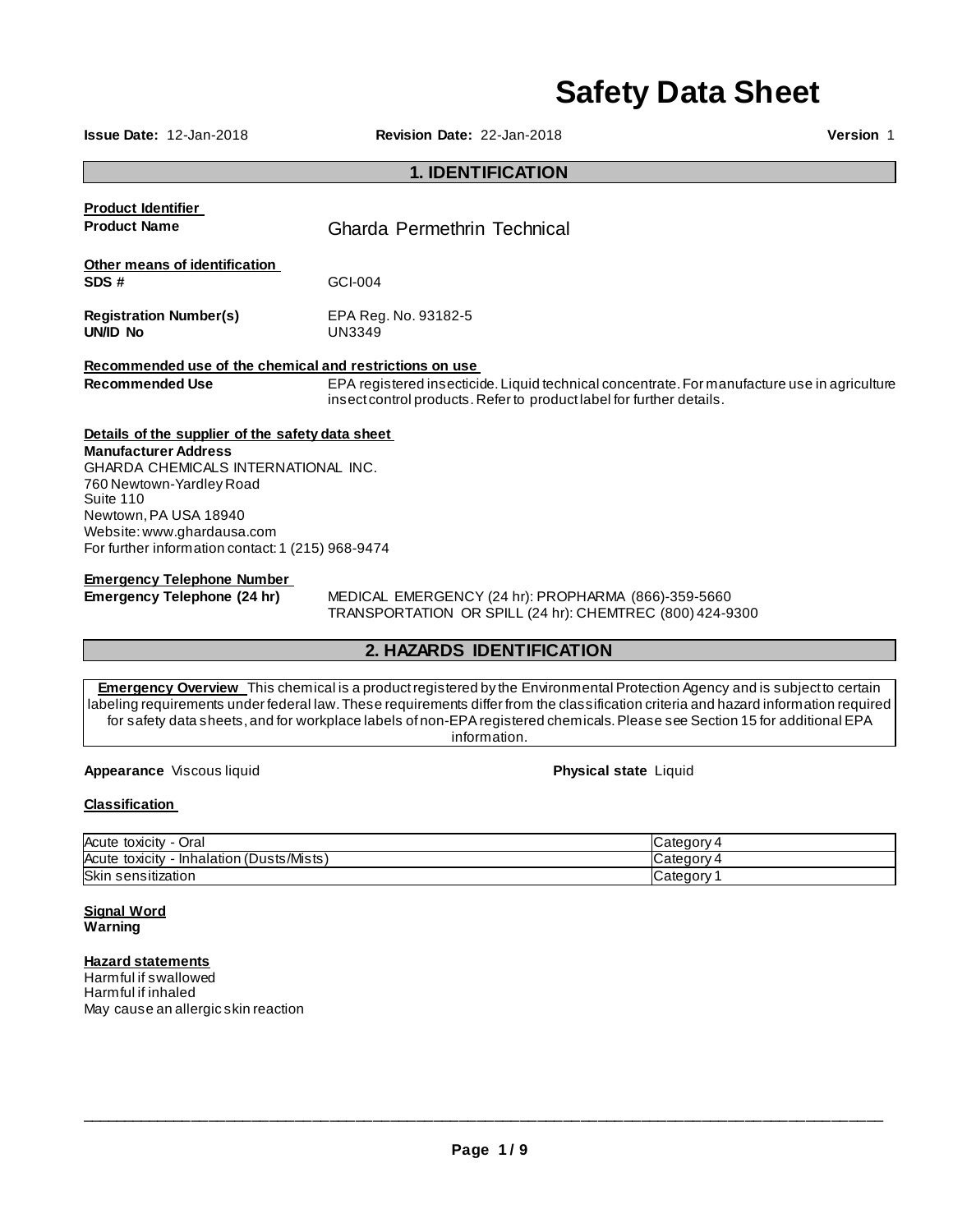

# **Precautionary Statements - Prevention**

Wash face, hands and any exposed skin thoroughly after handling Do not eat, drink or smoke when using this product Avoid breathing dust/fume/gas/mist/vapors/spray Use only outdoors or in a well-ventilated area Contaminated work clothing must not be allowed out of the workplace Wear protective gloves

# **Precautionary Statements - Response**

IF ON SKIN: Wash with plenty of water and soap If skin irritation or rash occurs: Get medical advice/attention Wash contaminated clothing before reuse IF INHALED: Remove person to fresh air and keep comfortable for breathing Call a poison center or doctor/physician if you feel unwell IF SWALLOWED: Call a POISON CENTER or doctor if you feel unwell Rinse mouth

# **Precautionary Statements - Storage**

Store locked up

# **Precautionary Statements - Disposal**

Dispose of contents/container to an approved waste disposal plant

#### **Other hazards**

Very toxic to aquatic life with long lasting effects

# **3. COMPOSITION/INFORMATION ON INGREDIENTS**

| <b>Phamissi</b><br>. In me<br>. . н<br>яш<br>- 21 | No<br>$\cdots$<br>-        | - 04<br>w<br>ำnt-‰ |
|---------------------------------------------------|----------------------------|--------------------|
| $\sim$<br>ieulili.<br>எ                           | --<br>.<br>--<br>ູນ<br>. . | 96.2               |

\*\*If Chemical Name/CAS No is "proprietary" and/or Weight-% is listed as a range, the specific chemical identity and/or percentage of composition has been withheld as a trade secret.\*\*

# **4. FIRST AID MEASURES**

| First Aid Measures    |                                                                                                                                                   |
|-----------------------|---------------------------------------------------------------------------------------------------------------------------------------------------|
| <b>General Advice</b> | Provide this SDS to medical personnel for treatment.                                                                                              |
| Eye Contact           | Rinse immediately with plenty of water, also under the eyelids, for at least 15 minutes. Seek<br>medical attention.                               |
| <b>Skin Contact</b>   | Remove contaminated clothing and shoes. Wash affected areas thoroughly with soap and<br>water for at least 15 minutes. Seek medical attention.    |
| <b>Inhalation</b>     | Remove to fresh air. If not breathing, give artificial respiration. If breathing is difficult, give<br>oxygen. Get medical attention immediately. |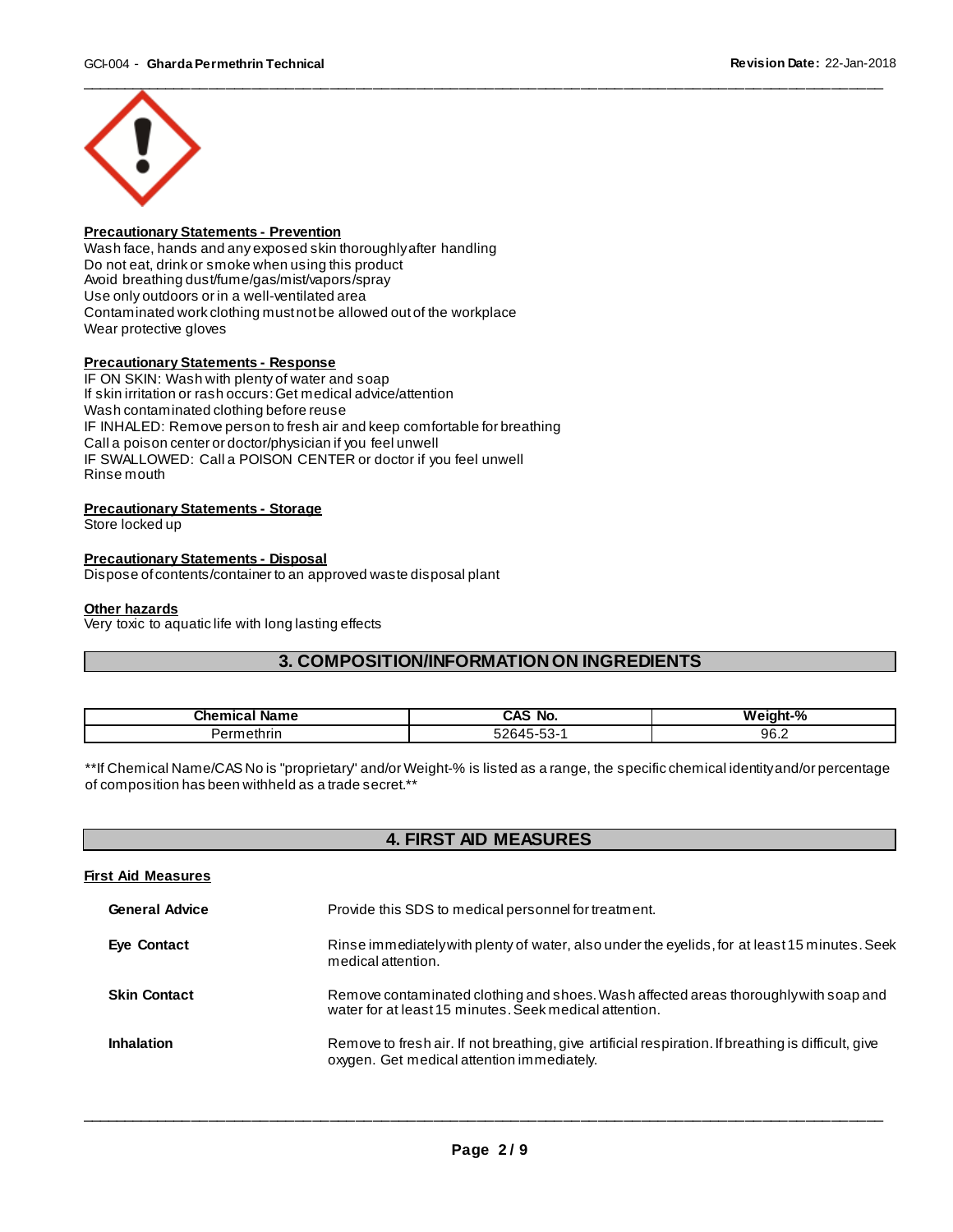| Ingestion                           | Immediately call a poison center or doctor/physician. Do not induce vomiting without<br>medical advice. Never give anything by mouth to an unconscious person. Have person sip<br>a glass of water if able to swallow. |
|-------------------------------------|------------------------------------------------------------------------------------------------------------------------------------------------------------------------------------------------------------------------|
| Most important symptoms and effects |                                                                                                                                                                                                                        |

| Symptoms | Harmful if swallowed. Harmful if inhaled. May cause an allergic skin reaction. Nervousness, |
|----------|---------------------------------------------------------------------------------------------|
|          | anxiety, ataxia, convulsion and allergic manifestation.                                     |

# **Indication of any immediate medical attention and special treatment needed**

| <b>Notes to Physician</b> | Treat symptomatically. |
|---------------------------|------------------------|
|                           |                        |

# **5. FIRE-FIGHTING MEASURES**

#### **Suitable Extinguishing Media**

Use extinguishing measures that are appropriate to local circumstances and the surrounding environment. Water spray (fog). Foam.

# **Unsuitable Extinguishing Media** High volume water jet.

#### **Specific Hazards Arising from the Chemical**

Not determined.

**Hazardous Combustion Products** Hydrogen chloride. Nitrogen oxides (NOx). Under certain fire conditions, traces of other toxic gases cannot be excluded.

# **Protective equipment and precautions for firefighters**

As in any fire, wear self-contained breathing apparatus pressure-demand, MSHA/NIOSH (approved or equivalent) and full protective gear. Collect contaminated fire extinguishing water separately. Fire residues and contaminated fire extinguishing water must be disposed of in accordance with local regulations.

# **6. ACCIDENTAL RELEASE MEASURES**

# **Personal precautions, protective equipment and emergency procedures**

| <b>Personal Precautions</b> | Avoid contact with spilled product or contaminated areas. Avoid contact with skin, eyes or |
|-----------------------------|--------------------------------------------------------------------------------------------|
|                             | clothing. Use personal protection recommended in Section 8. Keep unprotected persons       |
|                             | away. Ensure adequate ventilation.                                                         |

# **Environmental precautions**

| <b>Environmental precautions</b> | Do not allow into any sewer, on the ground or into any body of water. See Section 12 for |
|----------------------------------|------------------------------------------------------------------------------------------|
|                                  | additional Ecological Information.                                                       |

**Methods and material for containment and cleaning up** 

| <b>Methods for Containment</b> | Prevent further leakage or spillage if safe to do so. |
|--------------------------------|-------------------------------------------------------|
|                                |                                                       |

| <b>Methods for Clean-Up</b> | Absorb spilled material on china clayor saw dust and carefully sweep up the spilled            |
|-----------------------------|------------------------------------------------------------------------------------------------|
|                             | material and place it in a suitable container for disposal. For waste disposal, see section 13 |
|                             | of the SDS.                                                                                    |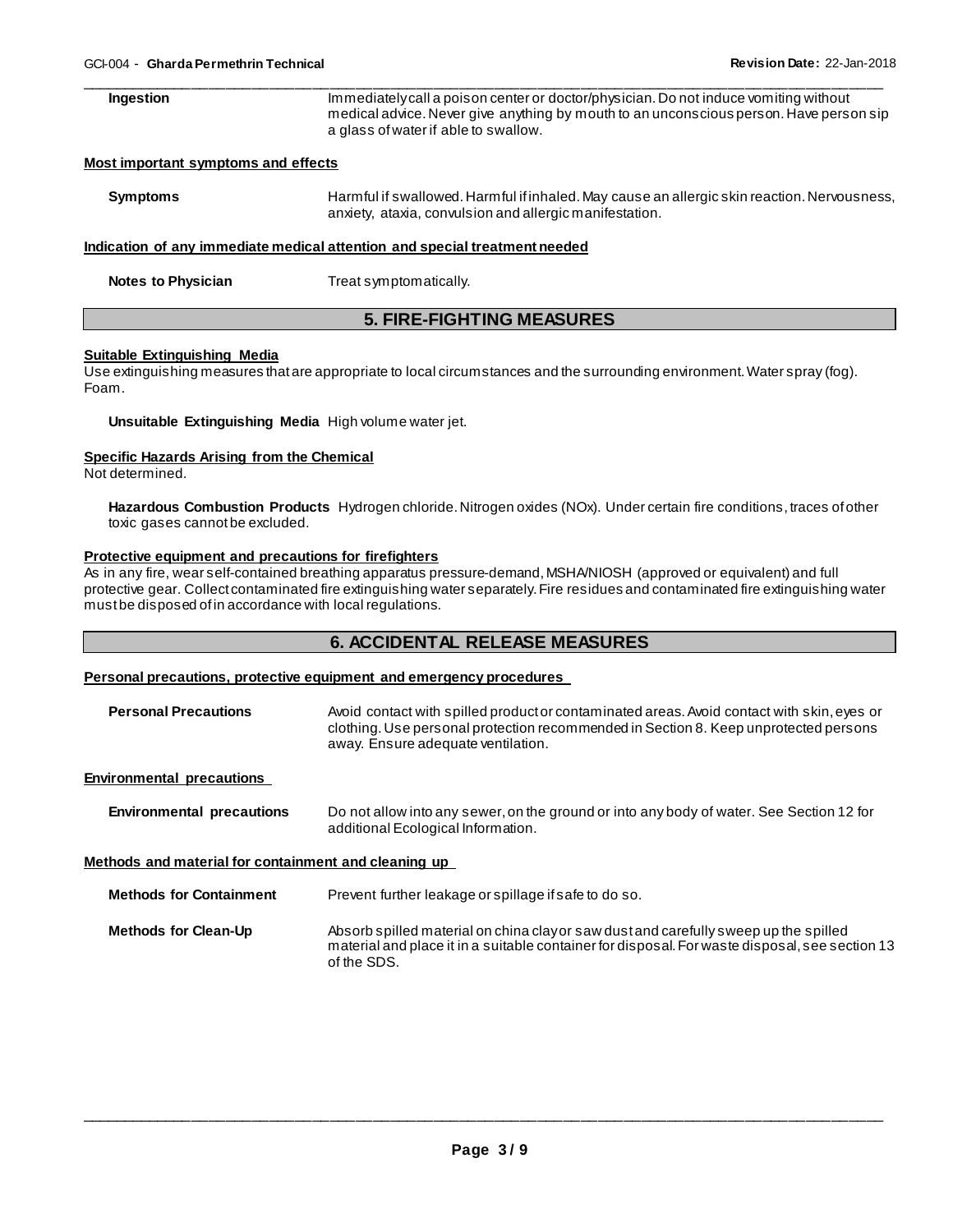# \_\_\_\_\_\_\_\_\_\_\_\_\_\_\_\_\_\_\_\_\_\_\_\_\_\_\_\_\_\_\_\_\_\_\_\_\_\_\_\_\_\_\_\_\_\_\_\_\_\_\_\_\_\_\_\_\_\_\_\_\_\_\_\_\_\_\_\_\_\_\_\_\_\_\_\_\_\_\_\_\_\_\_\_\_\_\_\_\_\_\_\_\_ **7. HANDLING AND STORAGE**

# **Precautions for safe handling**

| Advice on Safe Handling | Handle in accordance with good industrial hygiene and safety practice. Keep away from   |
|-------------------------|-----------------------------------------------------------------------------------------|
|                         | food, drink and animal feeding stuffs. Wear protective gloves. Avoid breathing          |
|                         | dust/fume/gas/mist/vapors/spray. Wash face, hands and any exposed skin thoroughly after |
|                         | handling. Do not eat, drink or smoke when using this product. Use only outdoors or in a |
|                         | well-ventilated area.                                                                   |

# **Conditions for safe storage, including any incompatibilities**

**Storage Conditions Keep container tightly closed and store in a cool, dry and well-ventilated place. Keep away** from foodstuffs, beverages, and feed. Keep away from heat. Protect from direct sunlight. Protect from humidity and water. Store between 0°C and 30 °C.

**Incompatible Materials Strong acids. Strong bases.** 

# **8. EXPOSURE CONTROLS/PERSONAL PROTECTION**

| <b>Exposure Guidelines</b> | This product, as supplied, does not contain any hazardous materials with occupational |
|----------------------------|---------------------------------------------------------------------------------------|
|                            | exposure limits established by the region specific regulatory bodies                  |

# **Appropriate engineering controls**

| <b>Engineering Controls</b> | Showers. Eyewash stations. Ventilation systems. |
|-----------------------------|-------------------------------------------------|
|-----------------------------|-------------------------------------------------|

# **Individual protection measures, such as personal protective equipment**

| <b>Eye/Face Protection</b>      | Tightly sealed goggles.                                                                                                                                                                                                                             |
|---------------------------------|-----------------------------------------------------------------------------------------------------------------------------------------------------------------------------------------------------------------------------------------------------|
| <b>Skin and Body Protection</b> | Choose chemical resistant gloves. The glove material has to be impermeable and resistant<br>to the product/substance. Recommend are gloves made of: Nitrile rubber (NBR, $= 0.38$ mm<br>thickness), Polyvinyl chloride (PVC, $= 0.7$ mm thickness). |
| <b>Respiratory Protection</b>   | Respiratory single serving mask DIN EN 149 with filter FFP2.                                                                                                                                                                                        |

**General Hygiene Considerations** Handle in accordance with good industrial hygiene and safety practice.

# **9. PHYSICAL AND CHEMICAL PROPERTIES**

# **Information on basic physical and chemical properties**

| <b>Physical state</b><br>Appearance<br>Color                                                                                                 | Liquid<br>Viscous liquid<br>Pale yellow to light brown                          | Odor<br><b>Odor Threshold</b> | Not determined<br>Not determined |
|----------------------------------------------------------------------------------------------------------------------------------------------|---------------------------------------------------------------------------------|-------------------------------|----------------------------------|
| <b>Property</b><br>рH<br><b>Melting Point/Freezing Point</b>                                                                                 | <b>Values</b><br>Not determined<br>35.5-36.5 °C / 97.9-97.7 °F                  | Remarks • Method              |                                  |
| <b>Boiling Point/Boiling Range</b><br><b>Flash Point</b><br><b>Evaporation Rate</b>                                                          | 200 °C / 392 °F<br>230 °C / 446 °F<br>Not determined<br>Liquid - Not applicable | $0.1 \text{ mmHg}$            |                                  |
| <b>Flammability (Solid, Gas)</b><br><b>Flammability Limits in Air</b><br><b>Upper Flammability Limits</b><br><b>Lower Flammability Limit</b> | Not determined<br>Not determined                                                |                               |                                  |
| <b>Vapor Pressure</b>                                                                                                                        | $0.002$ mPa                                                                     |                               |                                  |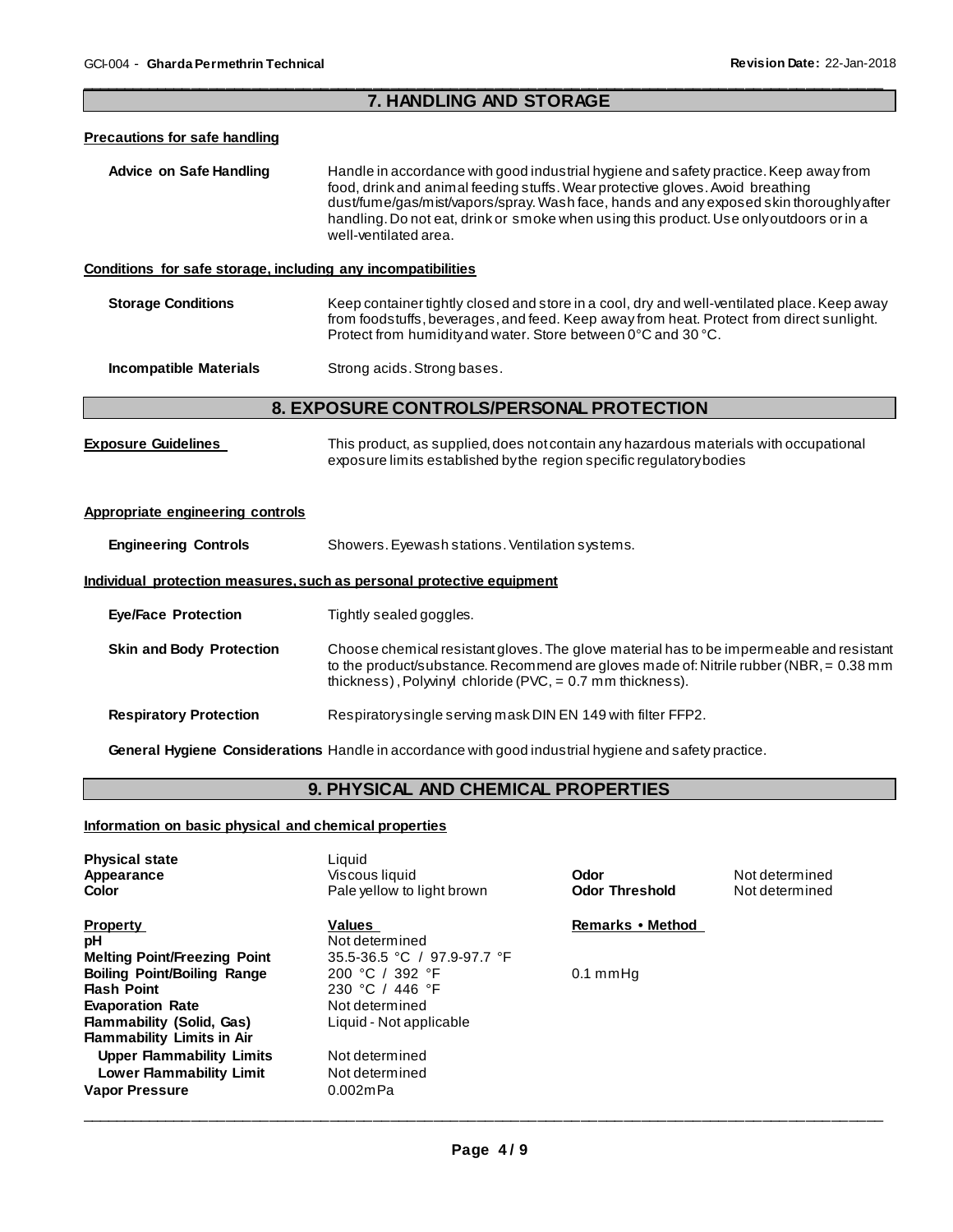| <b>Relative Density</b><br>1.29 $g/cm3$<br><b>Water Solubility</b><br>6 x 10-3 mg/l<br>Solubility in other solvents<br><b>Partition Coefficient</b><br><b>Auto-ignition Temperature</b><br><b>Decomposition Temperature</b><br><b>Kinematic Viscosity</b><br><b>Dynamic Viscosity</b><br><b>Explosive Properties</b> | <b>Vapor Density</b>        | Not determined |
|----------------------------------------------------------------------------------------------------------------------------------------------------------------------------------------------------------------------------------------------------------------------------------------------------------------------|-----------------------------|----------------|
|                                                                                                                                                                                                                                                                                                                      |                             |                |
|                                                                                                                                                                                                                                                                                                                      |                             |                |
|                                                                                                                                                                                                                                                                                                                      |                             | Not determined |
|                                                                                                                                                                                                                                                                                                                      |                             | Not determined |
|                                                                                                                                                                                                                                                                                                                      |                             | Not determined |
|                                                                                                                                                                                                                                                                                                                      |                             | Not determined |
|                                                                                                                                                                                                                                                                                                                      |                             | Not determined |
|                                                                                                                                                                                                                                                                                                                      |                             | Not determined |
|                                                                                                                                                                                                                                                                                                                      |                             | Not determined |
|                                                                                                                                                                                                                                                                                                                      | <b>Oxidizing Properties</b> | Not determined |

# **10. STABILITY AND REACTIVITY**

\_\_\_\_\_\_\_\_\_\_\_\_\_\_\_\_\_\_\_\_\_\_\_\_\_\_\_\_\_\_\_\_\_\_\_\_\_\_\_\_\_\_\_\_\_\_\_\_\_\_\_\_\_\_\_\_\_\_\_\_\_\_\_\_\_\_\_\_\_\_\_\_\_\_\_\_\_\_\_\_\_\_\_\_\_\_\_\_\_\_\_\_\_

# **Reactivity**

Not reactive under normal conditions.

# **Chemical Stability**

Stable under recommended storage conditions.

# **Possibility of Hazardous Reactions**

None under normal processing.

# **Conditions to Avoid**

Keep out of reach of children.

# **Incompatible Materials**

Strong acids. Strong bases.

# **Hazardous Decomposition Products**

May emit toxic fumes under fire conditions.

# **11. TOXICOLOGICAL INFORMATION**

# **Information on likely routes of exposure**

| <b>Product Information</b> |                          |
|----------------------------|--------------------------|
| <b>Eye Contact</b>         | Avoid contact with eyes. |
| <b>Skin Contact</b>        | Avoid contact with skin. |
| <b>Inhalation</b>          | Harmful if inhaled.      |
| Ingestion                  | Harmful if swallowed.    |

# **Component Information**

| Chemical Name | Oral LD50                               | Dermal LD50                                 | <b>Inhalation LC50</b>       |
|---------------|-----------------------------------------|---------------------------------------------|------------------------------|
| Permethrin    | Rat i<br>i = 220 mg/kg<br>$=$ 383 mg/kg | ( Rabbit ) = 1750 mg/kg<br>$($ $ $ > 2 g/kg | $'$ Rat ) 4 h<br>0.69 mg/L > |
| 52645-53-1    | Rat                                     | Rat<br>Rat<br>, > 5000 mg/kg                |                              |

# **Information on physical, chemical and toxicological effects**

**Symptoms** Please see section 4 of this SDS for symptoms.

# **Delayed and immediate effects as well as chronic effects from short and long-term exposure**

**Sensitization May cause an allergic skin reaction.**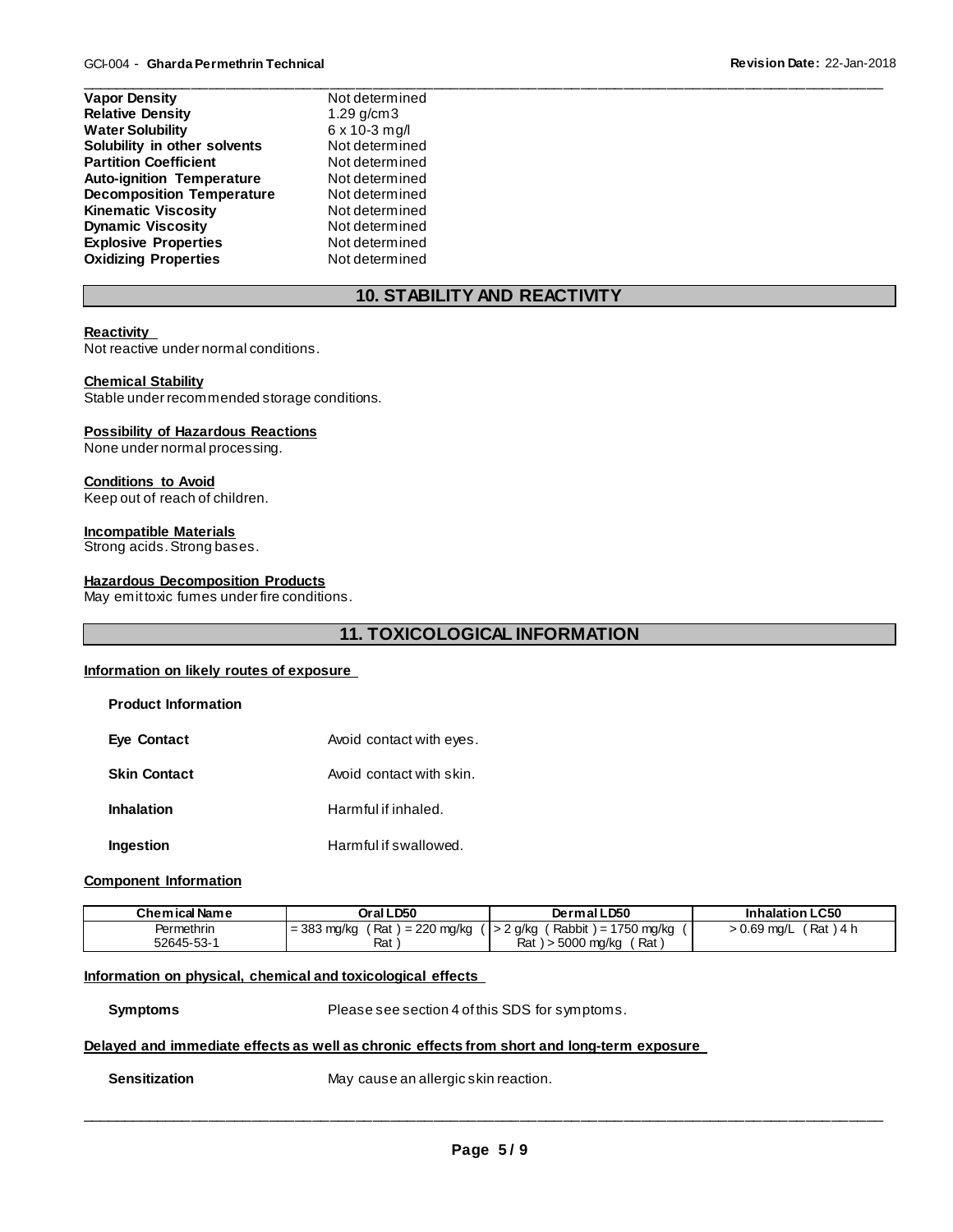**Carcinogenicity** Group 3 IARC components are "not classifiable as human carcinogens".

| <b>Chemical Name</b> | <b>ACGIH</b> | <b>IARC</b> | <b>NTP</b> | <b>OSHA</b> |
|----------------------|--------------|-------------|------------|-------------|
| Permethrin           |              | Group .     |            |             |
| 52645-53-            |              |             |            |             |

\_\_\_\_\_\_\_\_\_\_\_\_\_\_\_\_\_\_\_\_\_\_\_\_\_\_\_\_\_\_\_\_\_\_\_\_\_\_\_\_\_\_\_\_\_\_\_\_\_\_\_\_\_\_\_\_\_\_\_\_\_\_\_\_\_\_\_\_\_\_\_\_\_\_\_\_\_\_\_\_\_\_\_\_\_\_\_\_\_\_\_\_\_

**Legend** 

*IARC (International Agency for Research on Cancer) Group 3 - Not Classifiable as to Carcinogenicity in Humans* 

*OSHA (Occupational Safety and Health Administration of the US Department of Labor) X - Present* 

# **Numerical measures of toxicity**

# **The following values are calculated based on chapter 3.1 of the GHS document** .

**ATEmix (oral)** 500.00 mg/kg **ATEmix (inhalation-dust/mist)** 

# **12. ECOLOGICAL INFORMATION**

#### **Ecotoxicity**

Very toxic to aquatic life with long lasting effects. Do not allow product to reach ground water, water course or sewage system, even in small quantities.

# **Component Information**

| <b>Chemical Name</b> | Algae/aguatic plants | Fish                              | Crustacea |
|----------------------|----------------------|-----------------------------------|-----------|
| Permethrin           |                      | 0.008 - 0.03: 96 h Pimephales     |           |
| 52645-53-1           |                      | promelas mg/L LC50 flow-through   |           |
|                      |                      | 0.015: 96 h Cyprinus carpio mg/L  |           |
|                      |                      | LC50 flow -through 0.00049 -      |           |
|                      |                      | 0.00097: 96 h Oncorhynchus mykiss |           |
|                      |                      | mg/L LC50 flow -through 0.001 -   |           |
|                      |                      | 0.009: 96 h Pimephales promelas   |           |
|                      |                      | mg/L LC50 static 0.0108: 96 h     |           |
|                      |                      | Lepomis macrochirus mg/L LC50     |           |
|                      |                      | $0.0017 - 0.0048$ : 96 h          |           |
|                      |                      | Oncorhynchus mykiss mg/LLC50      |           |
|                      |                      | static 0.0052 - 0.0077: 96 h      |           |
|                      |                      | Cyprinus carpio mg/L LC50 0.00188 |           |
|                      |                      | - 0.00336: 96 h Lepomis           |           |
|                      |                      | macrochirus mg/L LC50 static      |           |
|                      |                      | 0.00079: 96 h Lepomis macrochirus |           |
|                      |                      | ma/L LC50 flow -through           |           |

# **Persistence/Degradability**

Not determined.

# **Bioaccumulation**

Not determined.

#### **Mobility**

| <b>Chemical Name</b> | <b>Partition Coefficient</b> |
|----------------------|------------------------------|
| Permethrin           | o.o                          |
| 52645-53-1           |                              |

# **Other Adverse Effects**

Not determined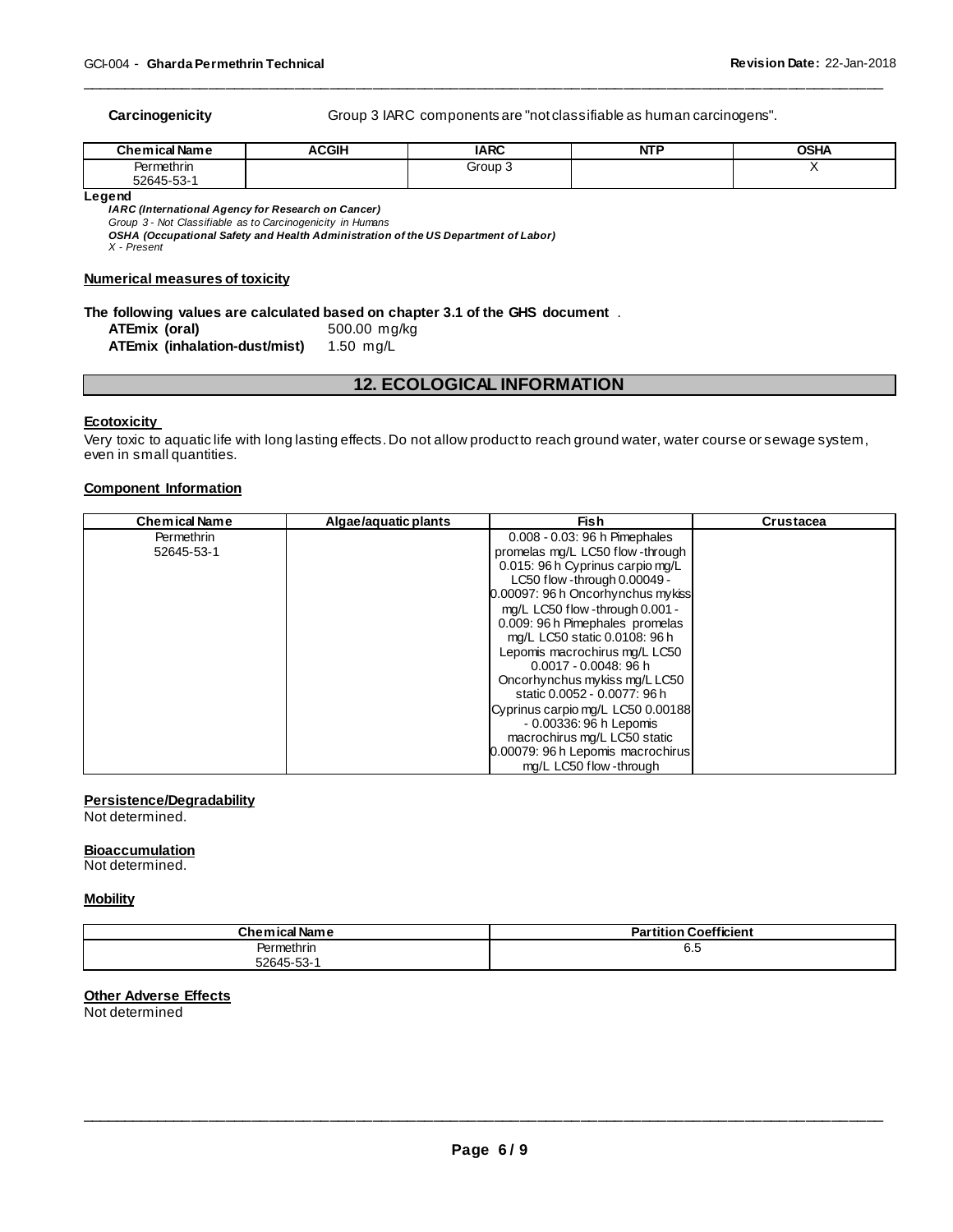# \_\_\_\_\_\_\_\_\_\_\_\_\_\_\_\_\_\_\_\_\_\_\_\_\_\_\_\_\_\_\_\_\_\_\_\_\_\_\_\_\_\_\_\_\_\_\_\_\_\_\_\_\_\_\_\_\_\_\_\_\_\_\_\_\_\_\_\_\_\_\_\_\_\_\_\_\_\_\_\_\_\_\_\_\_\_\_\_\_\_\_\_\_ **13. DISPOSAL CONSIDERATIONS**

# **Waste Treatment Methods**

| <b>Disposal of Wastes</b>     | This pesticide is extremelytoxic to aquatic organisms, including fish and invertebrates. DO<br>NOT discharge effluent containing this product into lakes, streams, ponds, estuaries,<br>oceans or other bodies of waters unless in accordance with the requirements of a National<br>Pollutant Discharge Elimination System (NPDES) permit and the permitting authority has<br>been notified in writing prior to discharge. DONOT contaminate water when disposing of<br>equipment was hwaters. DONOT discharge effluent containing this product to sewer<br>systems without previously notifying the local sewage treatment plant authority. For<br>guidance, contact your State Water Board or the Regional Office of the Environmental<br>Protection Agency. |
|-------------------------------|-----------------------------------------------------------------------------------------------------------------------------------------------------------------------------------------------------------------------------------------------------------------------------------------------------------------------------------------------------------------------------------------------------------------------------------------------------------------------------------------------------------------------------------------------------------------------------------------------------------------------------------------------------------------------------------------------------------------------------------------------------------------|
| <b>Contaminated Packaging</b> | Do not reuse container. Disposal should be in accordance with applicable regional, national<br>and local laws and regulations.                                                                                                                                                                                                                                                                                                                                                                                                                                                                                                                                                                                                                                  |

# **California Hazardous Waste Status**

| <b>Chemical Name</b> | California Hazardous Waste Status |
|----------------------|-----------------------------------|
| Permethrin           | Toxic                             |
| 52645-53-1           |                                   |

# **14. TRANSPORT INFORMATION**

Note **Note Please see current shipping paper for most up to date shipping information, including** exemptions and special circumstances.

# **DOT**

| . .<br>UN/ID No<br><b>Proper Shipping Name</b><br><b>Hazard Class</b><br><b>Packing Group</b><br><b>Marine Pollutant</b>         | UN3349<br>Pyrethroid, solid, toxic (Permethrin)<br>6.1<br>Ш<br>Yes. |
|----------------------------------------------------------------------------------------------------------------------------------|---------------------------------------------------------------------|
| <b>IATA</b><br>UN/ID No<br><b>Proper Shipping Name</b><br><b>Hazard Class</b><br><b>Packing Group</b><br><b>Marine Pollutant</b> | UN3349<br>Pyrethroid, solid, toxic (Permethrin)<br>6.1<br>Ш<br>Yes  |
| <b>IMDG</b><br>UN/ID No<br><b>Proper Shipping Name</b>                                                                           | UN3349<br>Pyrethroid, solid, toxic (Permethrin)                     |

**Hazard Class** 6.1 **Packing Group 111 Marine Pollutant** Yes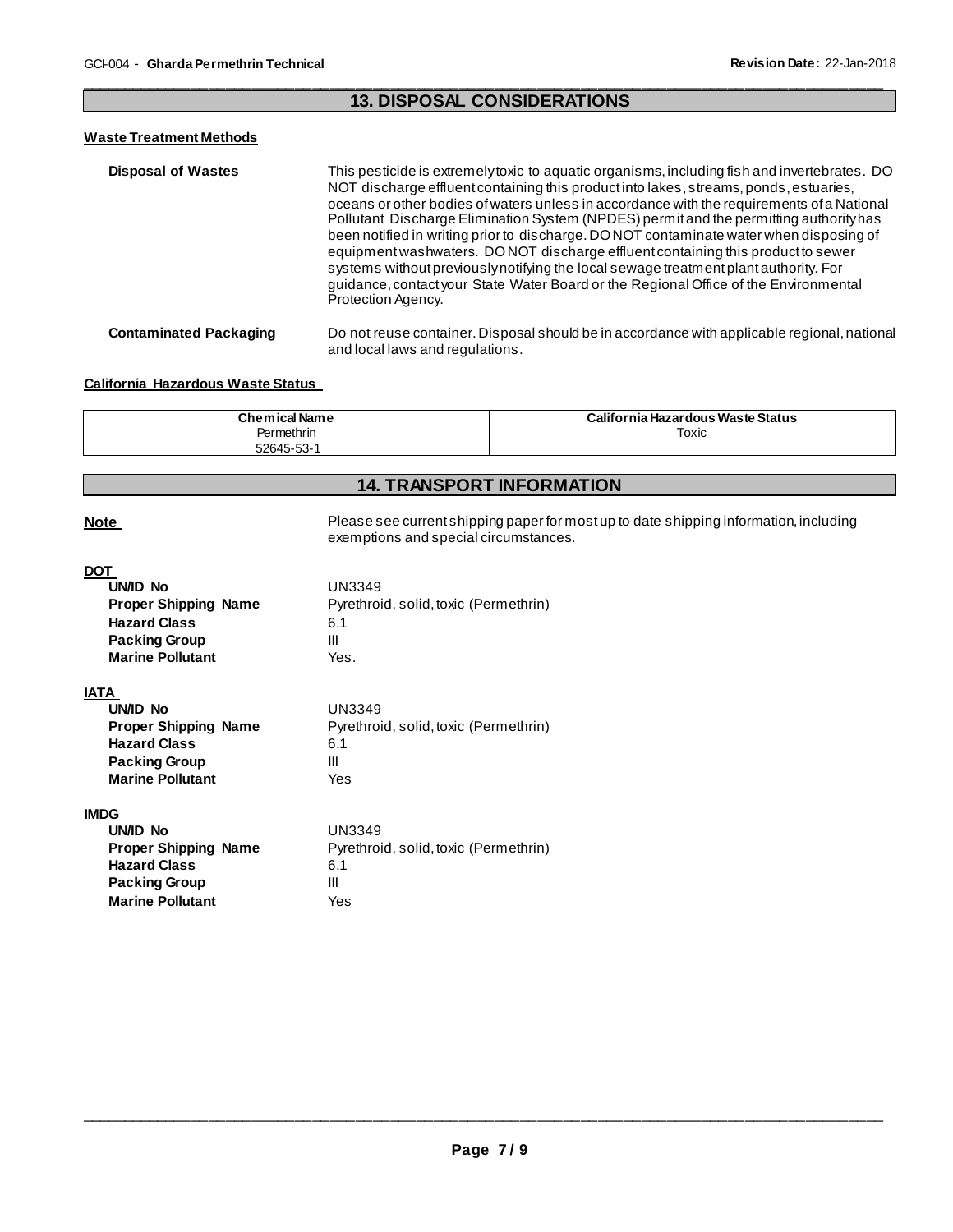# \_\_\_\_\_\_\_\_\_\_\_\_\_\_\_\_\_\_\_\_\_\_\_\_\_\_\_\_\_\_\_\_\_\_\_\_\_\_\_\_\_\_\_\_\_\_\_\_\_\_\_\_\_\_\_\_\_\_\_\_\_\_\_\_\_\_\_\_\_\_\_\_\_\_\_\_\_\_\_\_\_\_\_\_\_\_\_\_\_\_\_\_\_ **15. REGULATORY INFORMATION**

#### **International Inventories**

| Chemical Name | <b>TSCA</b> | <b>IDSL/NDSL</b> | <b>EINECS/E</b><br><b>LINCS</b> | <b>ENCS</b> | <b>IECSC</b> | <b>KECL</b> | <b>PICCS</b> | <b>AICS</b> |
|---------------|-------------|------------------|---------------------------------|-------------|--------------|-------------|--------------|-------------|
| Permethrin    |             |                  |                                 | Present     |              | Present     |              |             |

**Legend:** 

*TSCA - United States Toxic Substances Control Act Section 8(b) Inventory* 

*DSL/NDSL - Canadian Domestic Substances List/Non-Domestic Substances List* 

*EINECS/ELINCS - European Inventory of Existing Chemical Substances/European List of Notified Chemical Substances* 

*ENCS - Japan Existing and New Chemical Substances* 

*IECSC - China Inventory of Existing Chemical Substances* 

*KECL - Korean Existing and Evaluated Chemical Substances* 

*PICCS - Philippines Inventory of Chemicals and Chemical Substances* 

*AICS - Australian Inventory of Chemical Substances* 

# **US Federal Regulations**

# **CERCLA**

This material, as supplied, does not contain any substances regulated as hazardous substances under the Comprehensive Environmental Response Compensation and Liability Act (CERCLA) (40 CFR 302) or the Superfund Amendments and Reauthorization Act (SARA) (40 CFR 355).

# **SARA 313**

Section 313 of Title III of the Superfund Amendments and Reauthorization Act of 1986 (SARA). This product contains a chemical or chemicals which are subject to the reporting requirements of the Act and Title 40 of the Code of Federal Regulations, Part 372

| <b>Chemical Name</b>     | CAS <sub>No.</sub> | Weight-% | <b>SARA 313 -</b><br><b>Threshold</b><br>Values% |
|--------------------------|--------------------|----------|--------------------------------------------------|
| 52645-53-1<br>Permethrin | 52645-53-1         | 96.2     | . .                                              |

#### **CWA (Clean Water Act)**

This product does not contain any substances regulated as pollutants pursuant to the Clean Water Act (40 CFR 122.21 and 40 CFR 122.42)

# **US State Regulations**

#### **California Proposition 65**

This product does not contain any Proposition 65 chemicals.

#### **U.S. State Right-to-Know Regulations**

| .<br><b>Chemical Name</b> | New<br>Jersev | sachusetts | Pennsylvania |
|---------------------------|---------------|------------|--------------|
| Permethrin                |               |            |              |
| 52645-53-                 |               |            |              |

**EPA Pesticide Registration Number** EPA Reg. No. 93182-5

#### **EPA Statement**

This chemical is a pesticide product registered by the Environmental Protection Agency and is subject to certain labeling requirements under federal pesticide law. These requirements differ from the classification criteria and hazard information required for safety data sheets, and for workplace labels of non-pesticide chemicals. Following is the hazard information as required on the pesticide label:

# **EPA Pesticide Label**

SIGNAL WORD: CAUTION Harmful if swallowed. Wash thoroughly with soap and water after handling